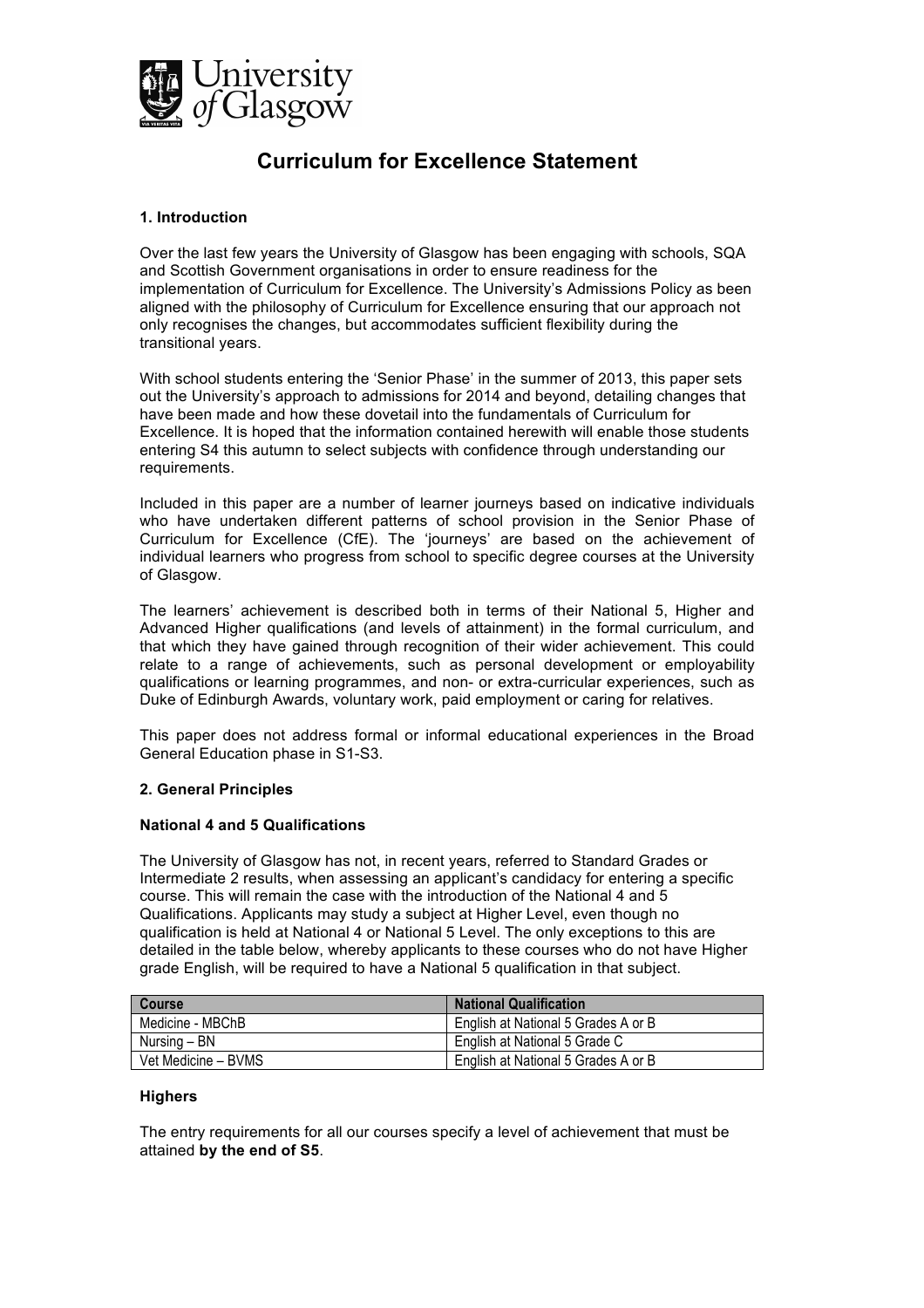Highers may be sat in either S4 or S5 – we do not differentiate between applicants who have sat all their Highers in one sitting (S5), from those who have achieved over two sittings (S4 and S5). Any combination of Highers across the two years is acceptable. Applicants will not be positively or negatively regarded based on the profile of Highers over the two years. The level of attainment by the end of S5 is all that is regarded.

Many of our courses specify subjects that must be studied at Higher level as a condition of entry. The table below details the subject specific Highers by course:

| Course                       | <b>Subject Specific Highers</b>                                                                                                                     |
|------------------------------|-----------------------------------------------------------------------------------------------------------------------------------------------------|
| Arts - Music - B.Mus         | Music Higher (OR Grade 8 in Associated Board of the Royal<br>Schools of Music).                                                                     |
| Arts - MA and Divinity       | All applicants must have English and a humanities subject or a<br>language (incl Gaelic) at grades A/B or B/A                                       |
| Engineering (B.Eng or M.Eng) | Maths and Physics at Grades A/B or B/A.                                                                                                             |
| Accountancy - B.Acc          | All applicants must have Maths and English or a humanities subject<br>at grade B.                                                                   |
| Law - LLB                    | English at Grade A or B.                                                                                                                            |
| Social Sciences - MA         | All applicants must have English or a humanities subject at grade B<br>or better                                                                    |
| Medicine - MBChB             | Chemistry AND Biology AND EITHER Physics or Maths.                                                                                                  |
| Dentistry - BDS              | All applicants must have Biology and Chemistry at grade A and<br>English at grade C.                                                                |
| Nursing - BN                 | Two Science Subjects from Chemistry, Biology (or Human Biology),<br>Physics and Mathematics at Grades A/B or B/A.                                   |
| Science - BSc                | Two Science Subjects at either AA or AB.                                                                                                            |
| Vet Medicine - BVMS          | All applicants must have Chemistry at Grade A and Biology at B if<br>sat in S5. Biology accepted as a crash Higher in S6 but must be at<br>Grade A. |

# **Advanced Highers**

The University of Glasgow values the importance of the Advanced Higher qualification and the role it plays in preparing students for university study. Depending on the course applied for, the Advanced Higher is used as a qualification of entry in the following ways:

 Where applicants did not achieve the entry requirements by the end of S5, Advanced Highers may be set as a condition of entry after S6. Depending on the course being applied for, Advanced Highers may be specified instead of additional 'crash Highers', or in addition to specified 'crash Highers'. In setting the S6 conditions for entry, we will regard a B Grade at Advanced Higher as equivalent to an A Grade at Higher, and a C Grade at Advanced Higher as equivalent to a B Grade at Higher. Many, but not all, of our courses allow 'double counting' of Advanced Highers and Highers, even where the applicant has achieved an A Grade at Higher level.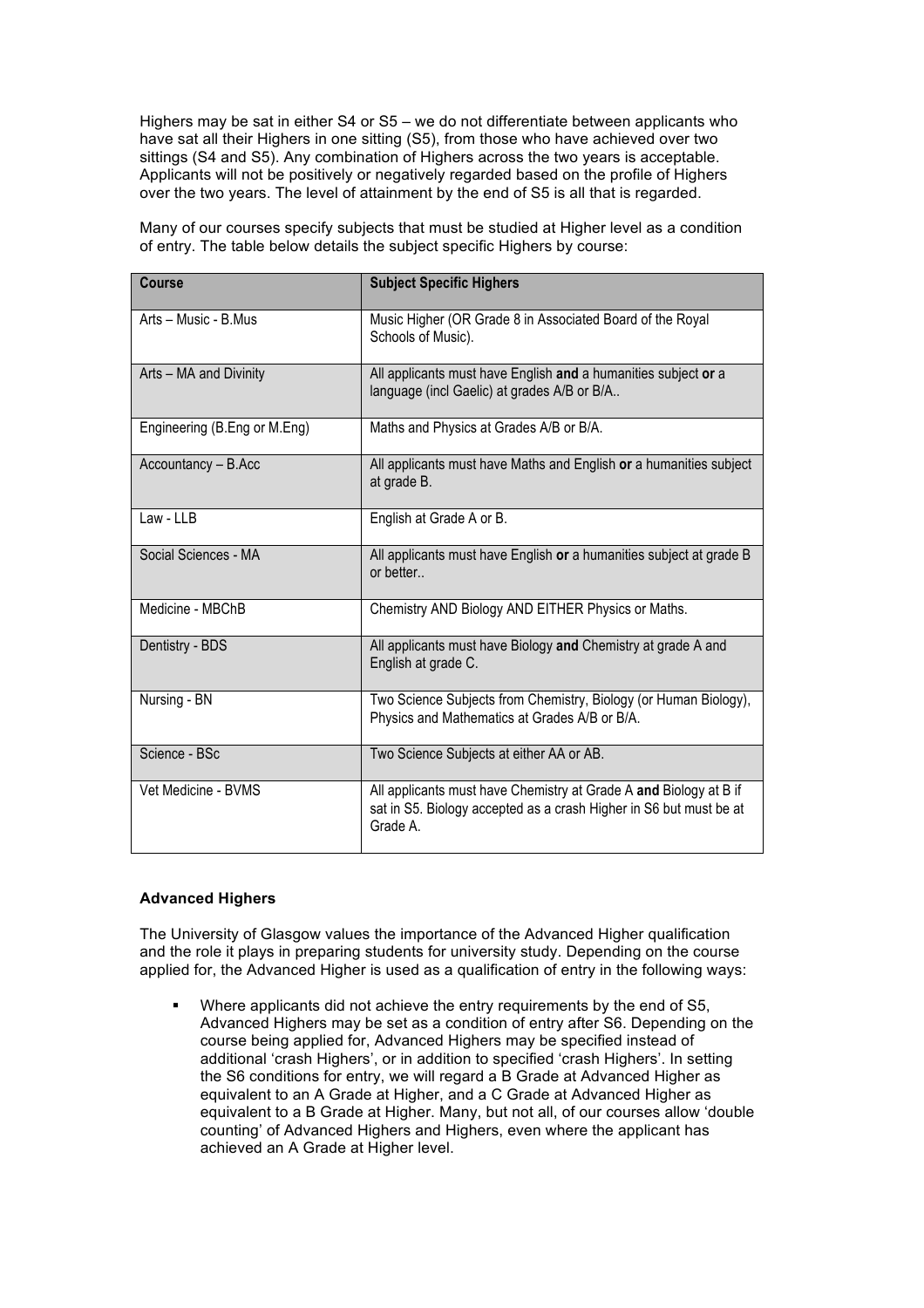- Some of our professional degrees (eg Medicine) now specify that Advanced Highers must be attained in S6, in addition to having achieved a specified standard by the end of S5. However even where a student in S6 has received an unconditional offer based on their S5 results, we encourage full and continued participation at Advanced Higher level in subjects relevant to their chosen degree programme.
- Advanced Highers may be used as a basis for applying for 'Advanced Entry' to some of our degree programs (see below).

The University values the contribution that the Scottish Baccalaureates make to provision in S6, and is currently in the process of considering how they might be used in offer making to appropriate courses. This statement will be updated to reflect this in due course.

# **Advanced Entry**

As stated above, Advanced Highers may be used as a basis for Advanced Entry to some of our degree programmes. In order to be considered for Advanced Entry, applicants must achieve three relevant Advanced Highers at Grade A in S6 (one sitting). Applicants who are either sitting their Advanced Highers for the first time or have already achieved three A Grades in relevant subjects should consider applying for Year 2 entry to the course. All Year 2 applications will be considered in conjunction with the Chief Advisor of Studies for the course and may be invited for interview. Applicants who are not successful in gaining access to Year 2, but achieved the required S5 entry criteria, will be offered a place on year 1 of the course.

#### **Wider Achievement**

Whilst academic achievement remains a core element of our entry criteria, the University is placing increased emphasis on applicants 'wider achievements'. The emphasis placed on this varies by course, however, applicants to all courses are expected to demonstrate through their personal statements and school references, a commitment to the principles of Curriculum for Excellence, through involvement in community projects, charity work, part time jobs, personal development programs (such as Duke of Edinburgh Awards) etc. Some of our professional degree programs will require applicants to demonstrate work experience directly relevant to the profession.

# **3. 2014 Entry Requirements**

The table below details the University of Glasgow Entry Requirements for the 2014/15 academic session. Whilst the first applicants to the University from the 'Senior Phase' will not be applying until 2015/16 (and the majority for 2016/17), **the table illustrates our approach and whilst some of the tariffs may change, the general approach will remain the same.**

The table illustrates (column B) a level of attainment which, if achieved by the end of S5, will enable (subject to acceptable wider achievement and school references) an unconditional offer being made to applicants. Please note that no unconditional offers are made to applicants to Medicine, Vet Medicine or Dentistry based on their S5 results, however the table details the level of attainment required by the end of S5 for these courses.

The table also illustrates (Column C) the minimum level of attainment that must be achieved by the end of S5 in order to be considered for an offer based on S6 attainment. Achievement of these grades does **not** guarantee an offer. The precise cut-off point at which offers will be made cannot be determined until all applications have been received and evaluated. This evaluation will be completed and all applicants notified of their subsequent offer or rejection by March 31<sup>st</sup>.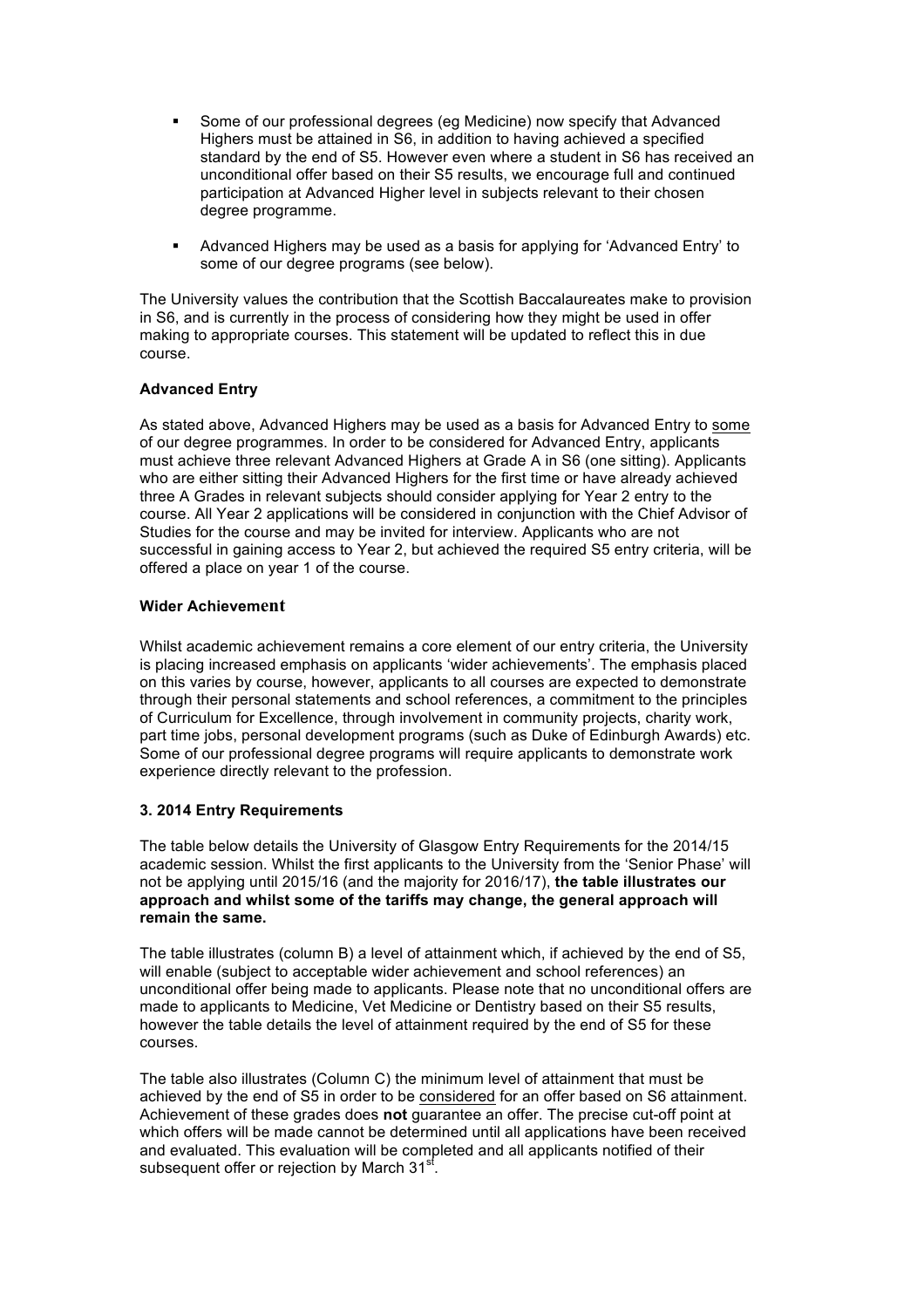Column D details the entry requirements that must be achieved by the end of S6 for those applicants who:

- have been given the opportunity of an offer based on S6 attainment; or
- **EXECT** in the case of Medicine and Vet Medicine must be achieved cumulatively in addition to the S5 requirement.

It should be noted that the S6 entry requirement is, in most cases, significantly higher than the S5 entry requirement, and in many cases Advanced Highers are either required or preferred.

Column E details other relevant factors, including specific Higher subjects that must be included in the Higher grades, identifies where an interview will be required, and other specific conditions such as LNAT or UKCAT tests.

| Column A                                              | Column B         | Column C                                                                                                                                                                         | Column D                                                                                                                                        | <b>Column E</b>                                                                                                                                     |
|-------------------------------------------------------|------------------|----------------------------------------------------------------------------------------------------------------------------------------------------------------------------------|-------------------------------------------------------------------------------------------------------------------------------------------------|-----------------------------------------------------------------------------------------------------------------------------------------------------|
| Degree Programme                                      | S5 Entry         | <b>Minimum Grades that must</b><br>be achieved in S5 to be<br>considered for S6 attainment<br>offer OR for Medicine and<br>Dentistry be considered<br>based on interview / UKCAT |                                                                                                                                                 | <b>Other Relevant Factors or Conditions</b>                                                                                                         |
|                                                       | Requirement      |                                                                                                                                                                                  | <b>S6 Entry Requirement</b>                                                                                                                     |                                                                                                                                                     |
| Arts<br>(MA Arts, B.Mus)<br>Music and BD<br>Divinity) | AAAA or AAABB    | ABBB                                                                                                                                                                             | AAAAAB                                                                                                                                          | All applicants must have English and a<br>humanities subject/language (incl Gaelic)<br>at grades A/B or B/A.<br>Highers and Adv Highers will NOT be |
|                                                       |                  |                                                                                                                                                                                  |                                                                                                                                                 | double counted in achieving S6 grades                                                                                                               |
| <b>Science</b><br><b>B.Sc</b>                         | AAAA or AAABB    | <b>ABBB</b>                                                                                                                                                                      | <b>AAAAAB</b>                                                                                                                                   | All applicants must have TWO science<br>subjects.                                                                                                   |
|                                                       |                  |                                                                                                                                                                                  |                                                                                                                                                 | Highers and Adv Highers will be double<br>counted in achieving S6 grades                                                                            |
|                                                       |                  |                                                                                                                                                                                  |                                                                                                                                                 | Applicants who receive an offer conditional<br>on second sitting results will be required to<br>study Advanced Highers in relevant<br>subjects.     |
| Engineering                                           |                  |                                                                                                                                                                                  |                                                                                                                                                 | All applicants must have Maths and<br>Physics at A or B grades.                                                                                     |
| M.Eng                                                 | AAAAA            | N/A                                                                                                                                                                              | N/A                                                                                                                                             |                                                                                                                                                     |
| <b>B.Eng</b>                                          | AAAA or AAABB    | ABBB                                                                                                                                                                             | AAAAAB                                                                                                                                          | Highers and Adv Highers will be double<br>counted in achieving S6 grades                                                                            |
|                                                       |                  |                                                                                                                                                                                  |                                                                                                                                                 | Applicants who receive an offer conditional<br>on second sitting results will be required to<br>study Advanced Highers in relevant<br>subjects.     |
| <b>MA Social Sciences</b><br>(MA)                     | <b>AAAAB</b>     | <b>AABB</b>                                                                                                                                                                      | <b>AAAAAA</b>                                                                                                                                   | All applicants must have English or a<br>humanities subject at grade B or better.                                                                   |
|                                                       |                  |                                                                                                                                                                                  |                                                                                                                                                 | Highers and Adv Highers will be double<br>counted in achieving S6 grades                                                                            |
|                                                       |                  |                                                                                                                                                                                  |                                                                                                                                                 | Applicants who receive an offer conditional<br>on second sitting results will be required to<br>study Advanced Highers in relevant<br>subjects.     |
| <b>B.Acc Accountancy</b>                              | ABBB<br>AAAAB    |                                                                                                                                                                                  | AAAAAB                                                                                                                                          | All applicants must have Maths and<br>English or a humanities subject at grade B<br>or better.                                                      |
|                                                       |                  |                                                                                                                                                                                  |                                                                                                                                                 | Highers and Adv Highers will be double<br>counted in achieving S6 grades                                                                            |
| <b>LLB</b><br>Law                                     | AAAAA            | <b>AABBB</b>                                                                                                                                                                     | Applicants who achieved AABBB<br>in S5 will require 2 Adv Highers<br>at Grade A or 1 Adv Higher at                                              | All applicants must have Higher English at<br>A or B                                                                                                |
|                                                       |                  |                                                                                                                                                                                  | Grade $A + 2$ new Highers both at<br>Grade A                                                                                                    | Advanced Highers encouraged in Arts /<br>Social Science subjects                                                                                    |
|                                                       |                  |                                                                                                                                                                                  | Applicants who achieved AAABB<br>in S5 will require 2 Adv Highers<br>at Grades AB or 1 Adv Higher at<br>Grade A + 2 new Highers at<br>Grades AB | <b>LNAT</b> test required                                                                                                                           |
|                                                       |                  |                                                                                                                                                                                  | Applicants who achieved AAAAB<br>in S5 will require 2 Adv Highers<br>at Grade B or 1 Adv Higher at<br>Grade $B + 2$ new Highers at<br>Grades AB |                                                                                                                                                     |
| <b>BDS</b> - Dentistry                                | No entry from S5 | AABB                                                                                                                                                                             | AAAAB                                                                                                                                           | No entry from S5                                                                                                                                    |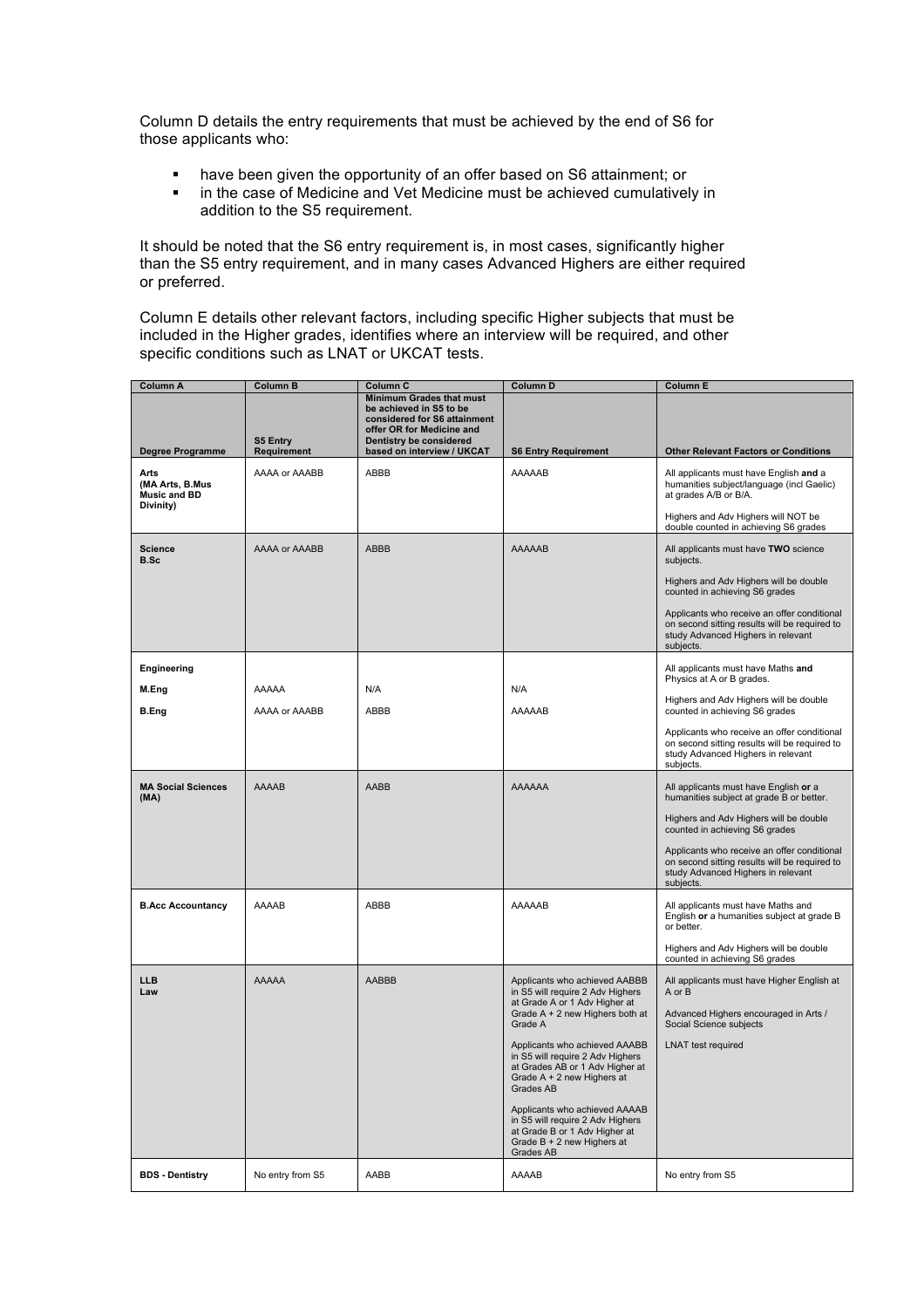|                            |                  |                 |                                                            | Score in UKCAT<br>Interview<br>All applicants must have Biology and<br>Chemistry at grade A, and English at<br>Grade C.                                                                       |
|----------------------------|------------------|-----------------|------------------------------------------------------------|-----------------------------------------------------------------------------------------------------------------------------------------------------------------------------------------------|
| <b>MBChB</b> - Medicine    | No entry from S5 | AAAAA or AAAABB | AAAAAAA<br>(including 2 relevant AH at<br>Grade B minimum) | No entry from S5<br>Score in UKCAT<br>Interview<br>All applicants must have Chemistry and<br>Biology and either Maths or Physics.                                                             |
| <b>BN</b> - Nursing        | ABBB             | <b>BBB</b>      | ABBB                                                       | Experience of caring<br>Interview                                                                                                                                                             |
| <b>BVMS - Vet Medicine</b> | No entry from S5 | <b>AAAAB</b>    | AAAAAAB<br>(including 2 relevant AH at<br>Grade B minimum) | Evidence of motivation<br>Interview<br>All applicants must have Chemistry at<br>Grade A and Biology at B if sat in S5.<br>Biology accepted as a crash Higher in S6<br>but must be at Grade A. |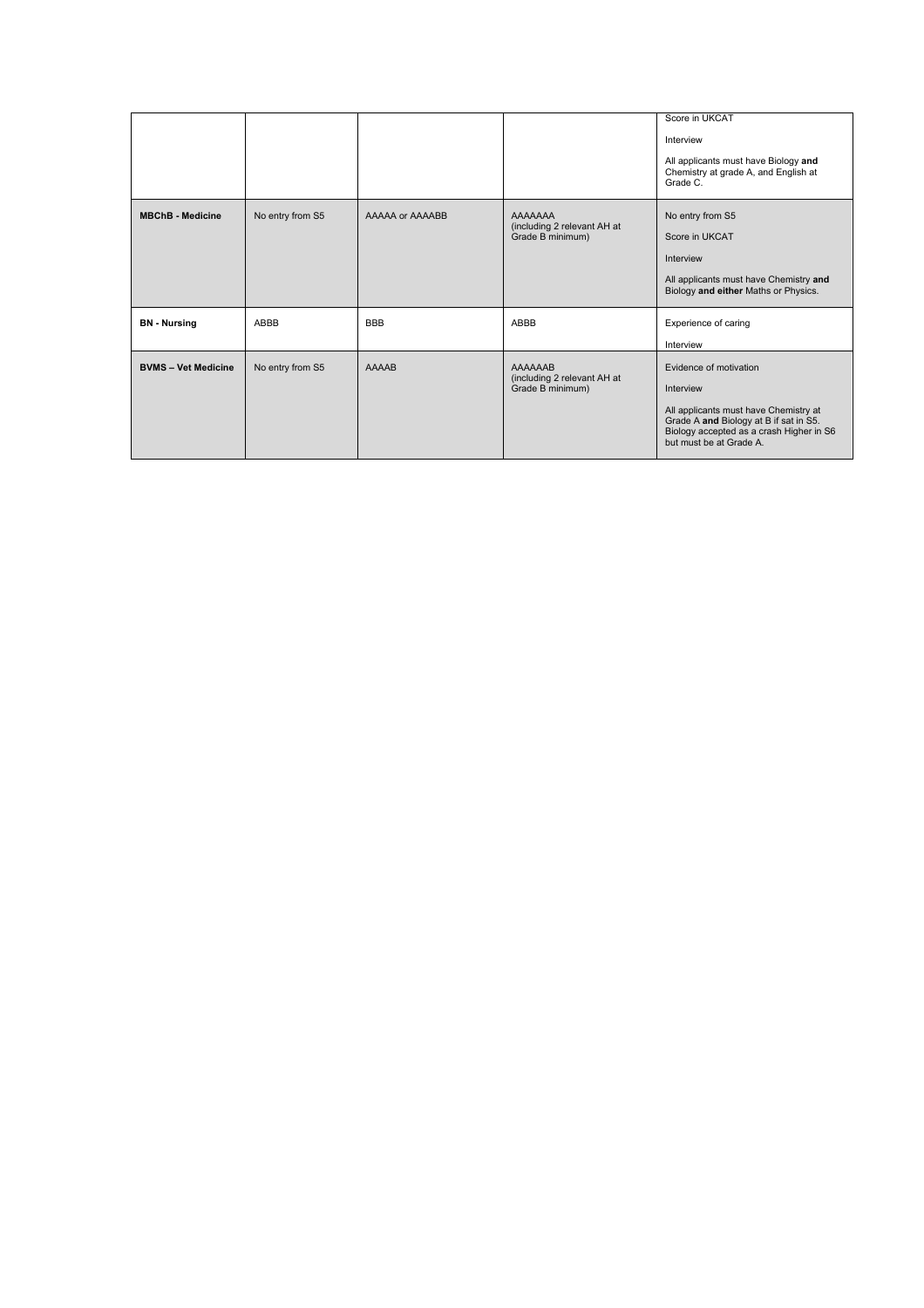## **4. Illustrative Learner Journeys**

#### **Sarah's Journey - (Applying to Study Medicine)**

Sarah attends a secondary school whose approach is to offer a two-year programme of learning for National 5 and Higher, where National 5 can be bypassed and Highers can be taken in a two-year programme across S4-S5, with a single diet of exams at the end of S5.

In S6, the school offers a combination of Highers and Advanced Highers, where it also offers Scottish Baccalaureates in Science and Social Sciences. The school also provides a number of other qualifications designed to broaden their learner's educational experience and to help them develop a wider range of skills for learning, life and work, such as Personal Development and Employability qualifications, Duke of Edinburgh's Awards and extra-curricular classes or activities, such as drama and music.

At the start of S4 Sarah undertook her programme of learning which included five Highers in Biology, Chemistry, English, Maths and Physics where she went on to gain five grade A's at the end of S5.

(Please note - A grade A or B pass at National 5 is a minimum entry requirement for Medicine, however as Sarah bypassed National 5 at school, she needed to take Higher English).

In S6 Sarah took two Advanced Highers in Chemistry and Biology gaining, respectively, grades A and B, and a further Higher in History where she gained a grade A.

Recognising the requirement to have valuable appropriate work experience, Sarah helped out voluntarily at a local hospice on Saturdays and some of her school holiday periods throughout S5 and S6. She also gained valuable experience periodically shadowing her family GP throughout the latter part of S5 and during S6.

Sarah participated in the Duke of Edinburgh's Award, achieving the Silver Award in S5, where she then went on to begin the Gold Award. She had not completed the Gold Award by the time she started university.

Sarah sat her UKCAT test before the 5 October deadline of the year she applied (i.e. during S6) and achieved a sufficiently high score to be considered for entry to Medicine at the University.

When writing her UCAS application early in S6, Sarah was aware that her academic qualifications alone would not be sufficient to gain her entry into a Medicine degree, so she deliberated very carefully over her personal statement. In so doing, she set out why she had an interest in studying Medicine, and how her experience of GP shadowing and working in the hospice both reinforced her ambition and also gave her invaluable insight into the importance of having the caring disposition, good inter-personal relationships and excellent communication skills valuable to being a good doctor. She also reflected upon her academic achievement, including the contribution of Highers in English and History to helping expand her educational experience and her knowledge beyond the sciences. Further she contextualised the importance of participating in the Duke of Edinburgh's Awards and their contribution to her educational and personal development and how such experiences would be valuable to both the rigours of studying Medicine and the career it prepares learners for beyond university.

Although Sarah was unaware of what went into her confidential UCAS reference written by the GP who she work-shadowed, she was confident that it would be a strong reference as she had received very positive feedback from her both during and at the end of the placement periods.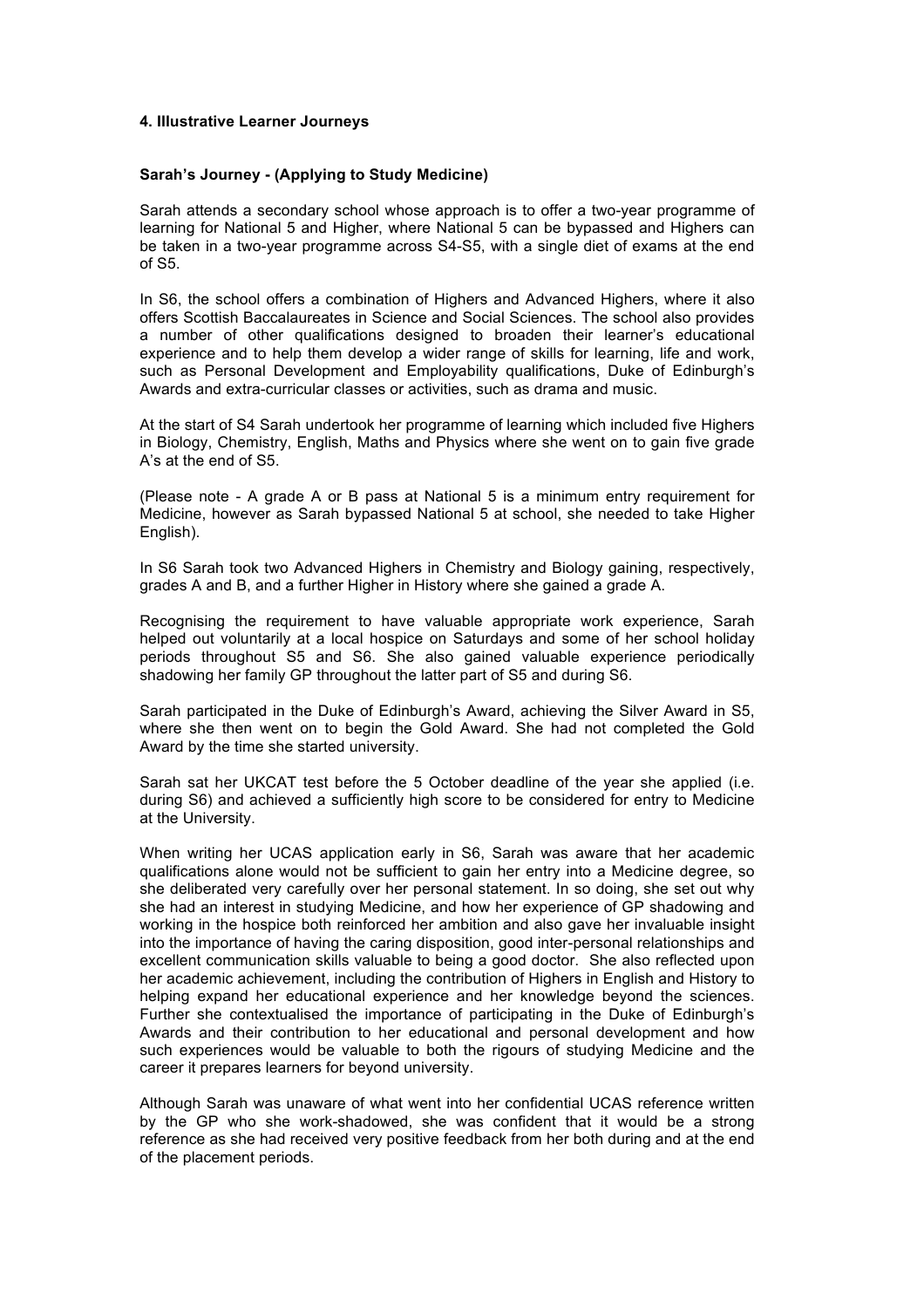Sarah applied to four medical schools before the UCAS deadline of 15 October. The minimum academic entry requirement for Medicine at the University is five Highers at grades AAAAA, which she achieved. The University was also sufficiently impressed by her UKCAT score, personal statement and reference to invite her for interview, where Sarah also impressed.

The University made her an offer based on her achievements to date, but stipulated that she was expected to continue studying for and do well in her two Advanced Highers and additional Higher.

| Sarah's Achievement & Progression Route During the Senior Phase of CfE |                    |                                     |                                          |                        |                       |                                                                                                                                                                                |  |  |  |  |  |
|------------------------------------------------------------------------|--------------------|-------------------------------------|------------------------------------------|------------------------|-----------------------|--------------------------------------------------------------------------------------------------------------------------------------------------------------------------------|--|--|--|--|--|
| $S4 - S5$<br>Single diet                                               | Higher<br>Biology  | Higher<br>Chemist<br>ry             | Higher<br>English                        | Higher<br><b>Maths</b> | <b>Higher Physics</b> | <b>Recognition of Wider Achievement</b><br>$\blacktriangleright$<br>Volunteering in a hospice<br>during S5-S6                                                                  |  |  |  |  |  |
| <b>Achievement</b>                                                     | Grade A            | Grade A                             | Grade A                                  | Grade A                | Grade A               | ⋗<br>GP shadowing during S5-S6                                                                                                                                                 |  |  |  |  |  |
| S <sub>6</sub>                                                         |                    | <b>Advanced Higher</b><br>Chemistry | <b>Advanced Higher</b><br><b>Biology</b> |                        | <b>Higher History</b> | $\blacktriangleright$<br>Duke of Edinburgh's Silver<br>Award during S4-S5<br>$\blacktriangleright$<br>Participated in Duke of<br><b>Edinburgh's Gold Award</b><br>during S5-S6 |  |  |  |  |  |
| <b>Achievement</b>                                                     | Grade B<br>Grade A |                                     |                                          |                        | Grade A               |                                                                                                                                                                                |  |  |  |  |  |

Sarah is now studying Medicine at the University.

# **Tim's Journey – (Applying to Study Law)**

Tim attended a secondary school which has a policy of taking National 5's in S4 and Highers in S5. In S6 Advanced Highers are available in a number of subjects. The school does not offer the Scottish Baccalaureates. The school provides a number of qualifications, awards and experiences that encapsulate the aims of Curriculum for Excellence's Recognition of Wider Achievement. These include SQA and ASDAN Personal Development Awards and the Duke of Edinburgh's Awards.

In S4 Tim took six National 5 courses in English, French, History, Maths, Modern Studies and RMPS (Religious Moral and Philosophical Studies). He achieved, respectively, grades BBACAA.

Moving into S5 Tim decided that he wanted to study Law and so he took five Highers in English, History, Maths, Modern Studies and RMPS, gaining grade A in all except for Maths, where he gained a grade B. This meant that Tim had not achieved the AAAAA tariff required to enter Law at the University, but he had exceeded the minimum required by the end of S5, and was only one grade short of the AAAAA entry requirement. Being aware that Law at the University was highly competitive and also to ensure that he was as well prepared for entry to university as possible, Tim took two Advanced Highers in Modern Studies and History in S6, where he achieved a grade B in each. As the University requires applicants who achieve AAAAB at first sitting to achieve a minimum of BB in Advanced Highers in S6, Tim has met the required entry tariff.

The University also has a requirement for applicants to have taken the Law National Admissions Test (LNAT) for consideration into its Law degree. Tim achieved a strong enough score to ensure that his application was competitive. Tim also successfully participated in the Duke of Edinburgh's Silver Award in S5/S6.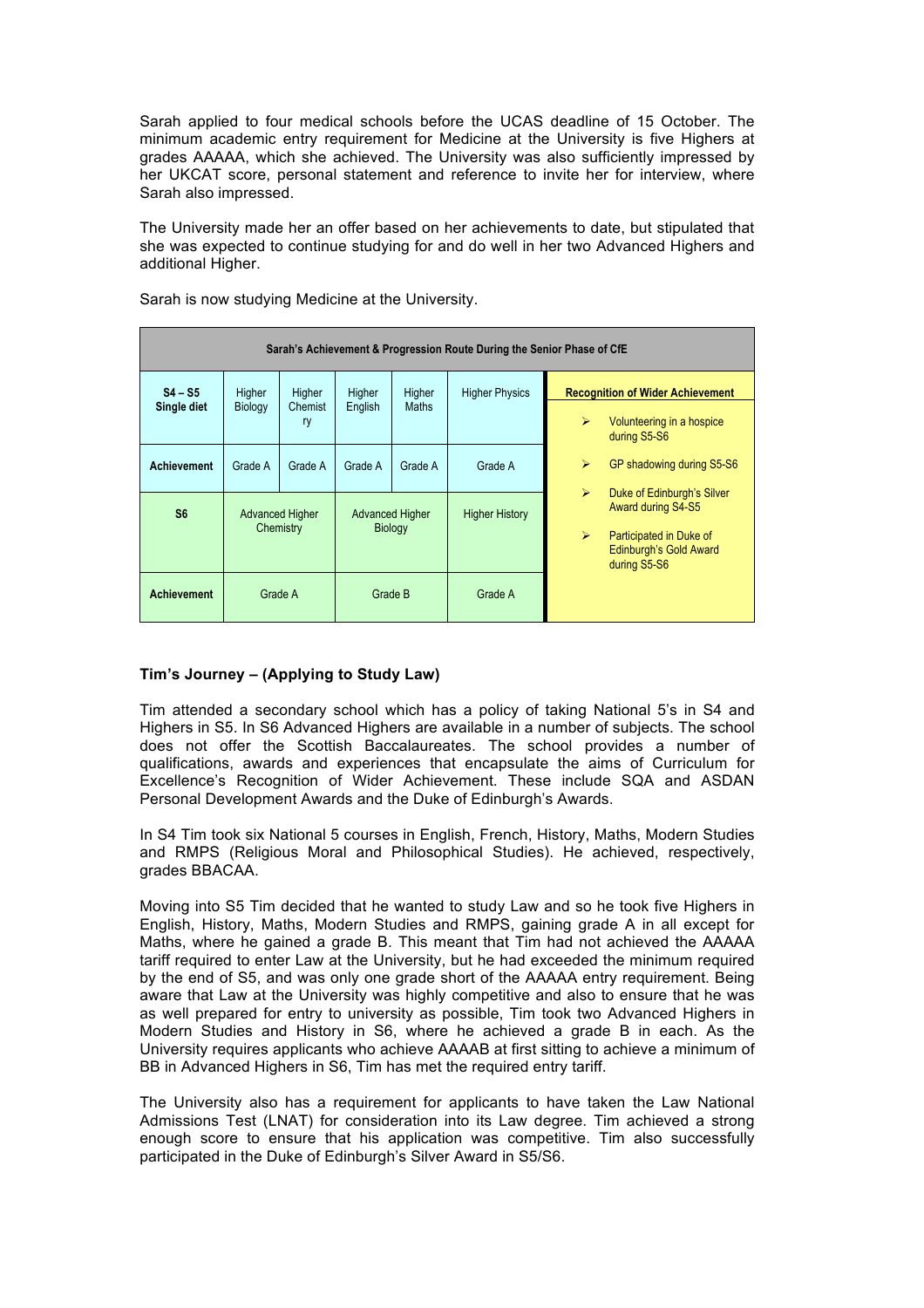In his UCAS application Tim wrote a strong personal statement where he explained his interest in studying Law at the University and how he felt the combination of academic subjects that he had achieved in S5 helped prepare him for studying Law. He also described how his Advanced Highers provided the opportunity for him to develop a range of higher learning skills and attributes, such as critical thinking, evaluation and critical reflection, as well as research and independent learning skills that would help him make a success of his experience in higher education generally and Law specifically. He used the personal statement to also contextualise his experience in the Duke of Edinburgh's Award in terms of it helping him develop a more rounded educational experience out with the formal curriculum. His strong and improving academic profile, as well as his extracurricular involvements, helped his referee (from his school) to provide a strong reference for him.



Tim is now studying Law at the University.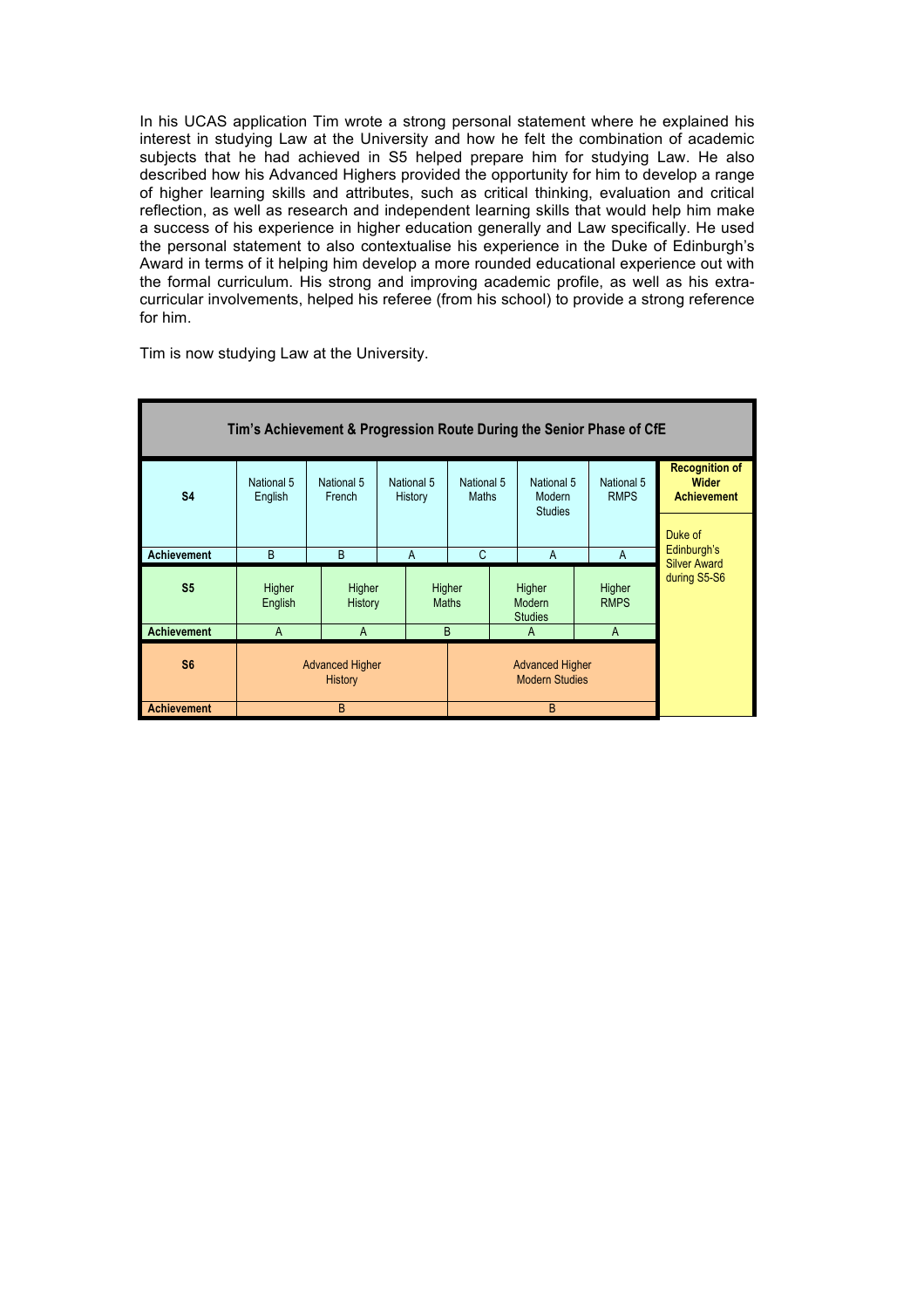#### **Morag's Journey – (Applying to Study Science)**

Morag's school policy is to provide a range of National 5 courses in S4, encouraging learners to choose six or seven. In S5 the school encourages learners to take up to six Highers, with five being the norm. The school allows early uptake of up to two Highers in S4 (bypassing National 5 in these subjects) with the exams taken at the end of that year. Most learners, however, start their Highers exams in S5 and take a single sitting of exams at the end of that year. Where appropriate and after an input of guidance from the school – particularly where it feels the students have progressed very well in the Broad General Education Phase – learners may be able to take their Highers over two sittings in S4 and S5. In S6 the school offers Advanced Highers and Scottish Baccalaureates in Science and Performing Arts. The school also offers a range of qualifications, awards and extra-curricular activities to enable learners to develop a range of the skills needed for learning, life and work.

Morag wanted to study Science at university and specifically Pharmacology. In S4 she took five National 5 courses and two Highers, as she had progressed exceptionally well in Sciences and in History during her studies in S1-S3. In S4 she achieved Chemistry (A), English (B), Geography (B), Maths (A) and Physics (A) at National 5 and Biology (B) and History (B) at Higher. The pooling of subjects in the Highers timetable in S5 did not allow Morag to take both Biology and Chemistry, both of which she needed for entry to Pharmacology at the University. As such, she took a strategic decision to take Biology at Higher in S4. She also took History at Higher as she felt that she was pretty good at the subject and that it might also be a useful Higher to 'bank' towards meeting the entry requirements for the degree course she wished to take.

In S5 Morag achieved a further three Highers in Chemistry (A), Maths (A) and Physics (B). She also started an Advanced Higher in Biology which she undertook with limited supervision, but intended to sit the exam at the end of S6.

Cumulatively, Morag had achieved AABBB in her Highers by the end of S5. The entry requirement for Science at Glasgow after S5 is AAAA or AAABB. Accordingly, Morag did not meet the S5 entry requirement, but did achieve a level which would enable her to be considered for a conditional offer based upon her S6 results. Morag would require to achieve AAAAAB cumulatively by the end of S6 in order to be accepted and her S6 results would require Advanced Highers in relevant subjects. Highers and Advanced Highers in the same subjects could be double counted in achieving the S6 cumulative grades and a grade B in an Advanced Higher would be regarded as a grade A at Higher.

Towards the end of S5 Morag had agreed with her teachers that she would study Chemistry and Maths (Mechanics) at Advanced Higher in addition to Biology which she had already started.

Morag achieved her Advanced Highers at grade A in Biology, grade B in Chemistry (deemed equivalent to grade A at Higher) and grade A in Maths (Mechanics). Combined with Morag's S5 results (AABBB) and the double counting of her Advanced Highers as Higher A grades, by the end of S6 she had achieved AAAAABBB.

In terms of her wider achievements, Morag was a keen musician and athlete, playing guitar in a school band and also representing her school in netball and hockey. Both involved working together in a team whilst demonstrating the importance of individual aptitude, attitude and performance.

Morag applied for the BSc in Pharmacology. Her cumulative results of AAAAABBB exceeded the S6 entry requirement of AAAAAB, and she met all of the subject specific requirements.

Morag is now studying for a BSc in Pharmacology at the University.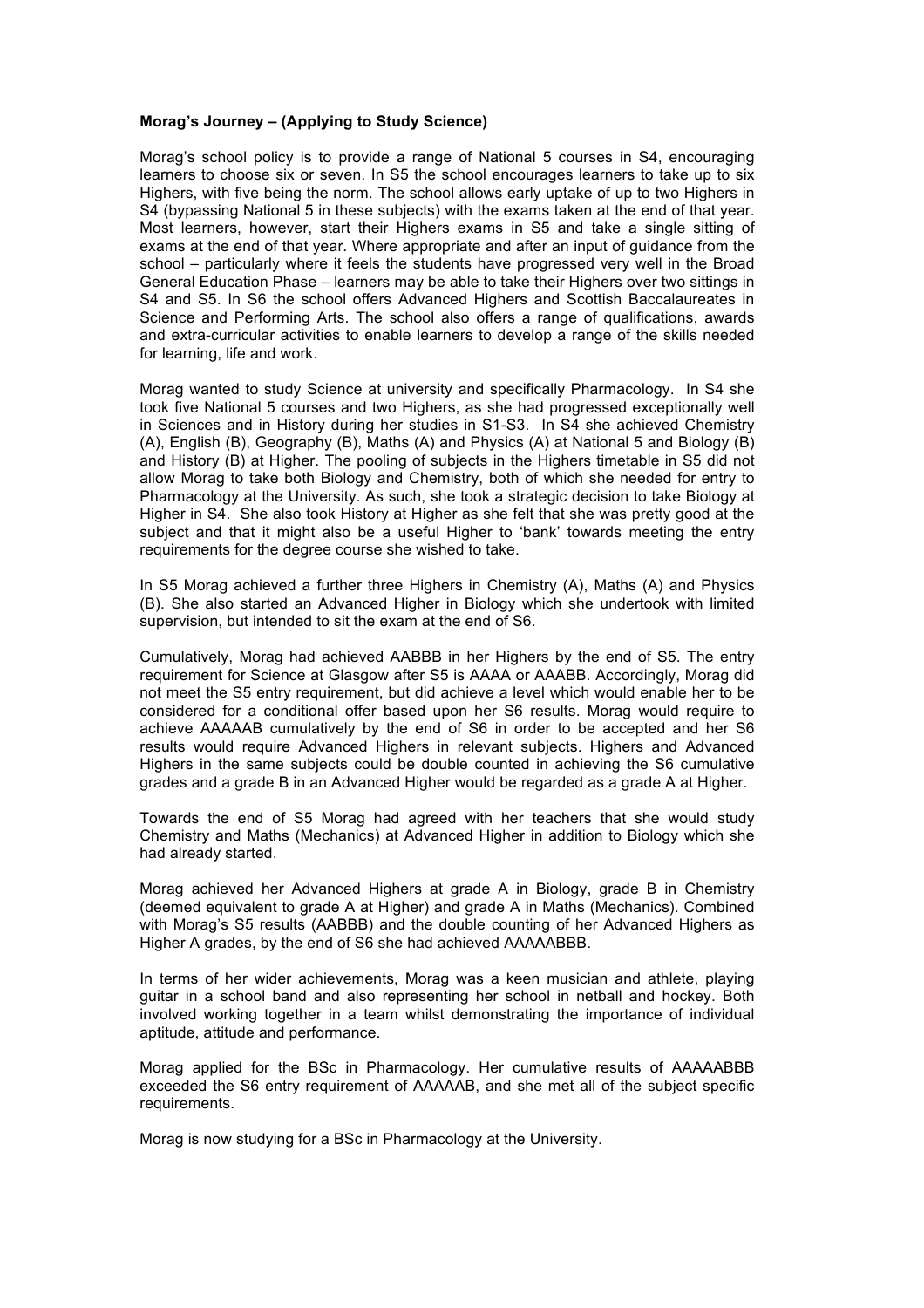| Morag's Achievement & Progression Route During the Senior Phase of CfE |                     |                                     |                        |                                        |                         |                                                             |   |                                                |                                                          |  |  |
|------------------------------------------------------------------------|---------------------|-------------------------------------|------------------------|----------------------------------------|-------------------------|-------------------------------------------------------------|---|------------------------------------------------|----------------------------------------------------------|--|--|
| <b>S4</b>                                                              | Nat 5<br>Chem       | Nat 5<br>English                    | Nat 5<br>Geog          | Nat 5<br>Maths                         | Nat 5<br><b>Physics</b> | Higher<br>Higher<br>Biology<br>History                      |   |                                                | <b>Recognition of Wider</b><br><b>Achievement</b>        |  |  |
|                                                                        | $\overline{A}$      | B                                   | B                      | A                                      | A                       | B                                                           | B | $\blacktriangleright$                          | Guitarist in school band                                 |  |  |
| Ach't                                                                  |                     |                                     |                        |                                        |                         |                                                             |   |                                                |                                                          |  |  |
| S <sub>5</sub>                                                         | Higher<br>Chemistry |                                     | Higher<br><b>Maths</b> | Higher<br><b>Physics</b>               |                         | <b>Advanced Higher</b><br><b>Biology</b><br>(started in S5) |   | $\blacktriangleright$<br>$\blacktriangleright$ | Represented school in<br>hockey<br>Represented school in |  |  |
| Ach't                                                                  | $\overline{A}$      |                                     | $\overline{A}$         | B                                      |                         | See below                                                   |   |                                                | netball                                                  |  |  |
| S <sub>6</sub>                                                         |                     | <b>Adv Higher</b><br><b>Biology</b> |                        | <b>Adv Higher</b><br>Maths (Mechanics) |                         | <b>Adv Higher</b><br>Chemistry                              |   |                                                |                                                          |  |  |
| Ach't                                                                  | $\overline{A}$      |                                     |                        | $\overline{A}$                         |                         | B (deemed equivalent to A at<br><b>Higher Level)</b>        |   |                                                |                                                          |  |  |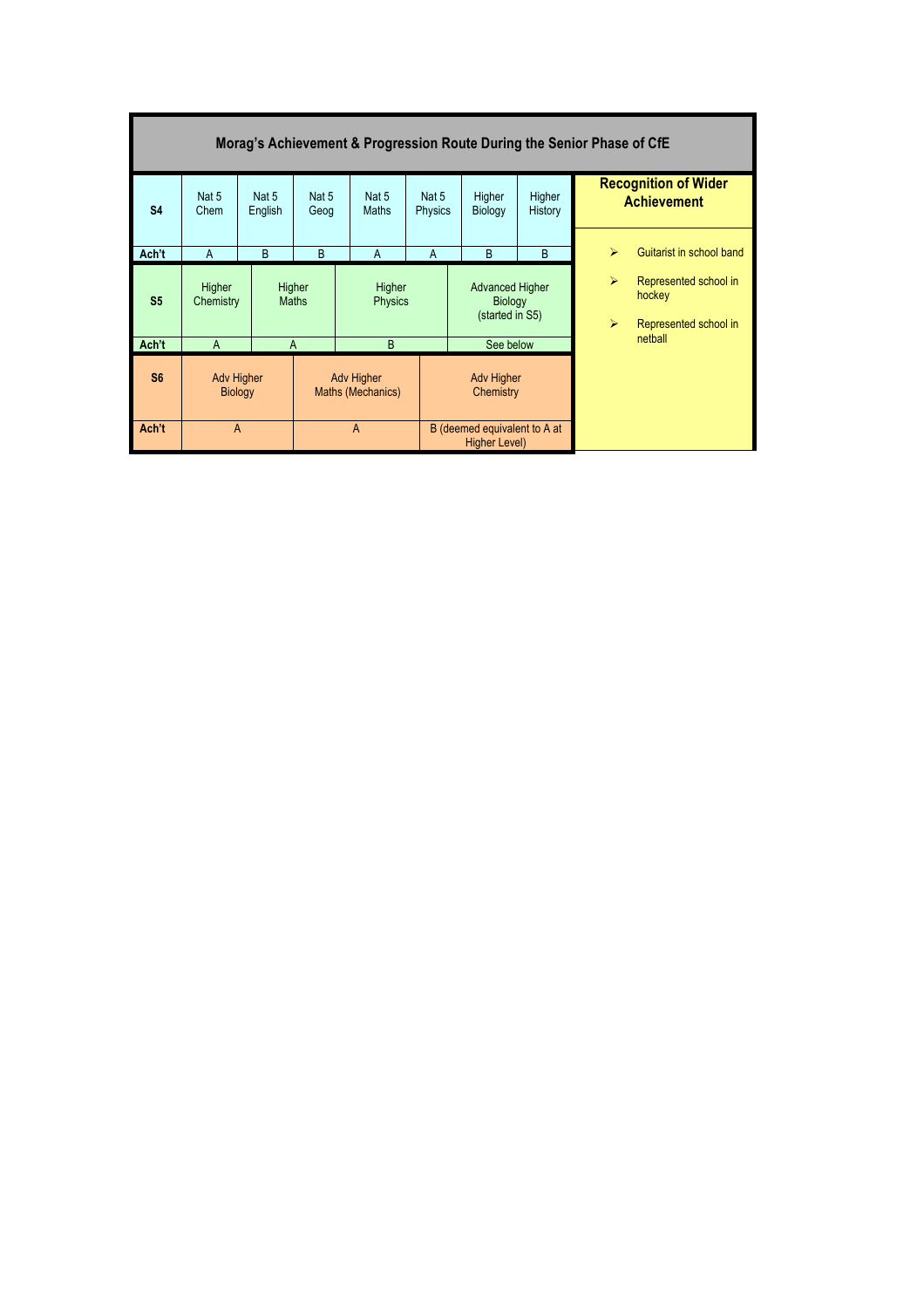#### **Ewan's Journey – (Applying to Study MA Social Sciences)**

Ewan applied to the University whilst he was taking further Highers at his school in S6. He had previously taken four Highers in S5 which was all he was able to take based on his school's timetabling. Ewan attended a school with a high number of early school leavers and which provided up to six National 4 or 5 courses in S4, four to five Highers in S5 and Highers and very limited Advanced Highers provision in S6. The school has very low progression rates to higher education.

Like most of his peers at school, Ewan had not initially considered applying to university. However, whilst taking his Nationals he performed very well in his unit and course assessment and this led to positive encouragement from his teachers for him to consider applying to college or university once he had taken his Highers. Despite significant peer pressure to desist from a more academic route in S4, Ewan took four National 5 courses in English, History, Maths and Modern Studies, and two National 4 courses in Drama and Human Biology. At National 5 he gained passes at grades BBBA and at National 4 grades AA, respectively.

In S5, clashes between the schools' and colleges' timetables and subject choice meant that he was restricted to only four Highers, where he took and passed English (grade A), History (grade A), Maths (grade B) and Photography (grade A). The Photography class was taught in a local college where he was released from school for two afternoons per week to attend.

In S6 Ewan took a further three Highers in Modern Studies, Geography and Sociology, the latter of which was also taught at a local college which he attended two afternoons per week. Ewan achieved three grade A's at Higher in S6. (Ordinarily Advanced Highers would be set as the preferred condition for S6 attainment, however, as it is recognised that Ewan's school is limited in its ability to provide Advanced Highers, Ewan has been made an offer based on additional 'crash' Highers).

In summary, Ewan achieved AAAB in S5, and AAA in S6, AAAAAAB cumulatively.

Ewan decided that among all of the subjects that he took at school and college outreach, the social sciences subjects were of most interest to him and so he decided that it would be a good idea to capitalise on this. Despite the grades that he achieved at Higher in S5, he wasn't particularly confident about applying to the University of Glasgow as he was only able to choose four of the five Highers required in S5 and also very few of his peers either applied to or were successful at gaining a place on a course at the institution. He was encouraged to do so as his school was part of the University's Top Up/FOCUS West programme aimed at low HE participation schools. The tutors on the programme from the University were very supportive and this encouraged him to apply to several institutions in the Central Belt, including Glasgow as an 'aspirational choice'. Ewan completed the programme and attended its Summer School and was motivated by the possibility that a grade adjustment was achievable depending on his continued participation and success on it.

Applicants are normally required to achieve a minimum of AAAA or AAABB by the end of S5 to be granted a conditional offer based on S6 results. Ewan achieved AAAB. However because Ewan's school participates in the Top Up/FOCUS West programme, the University reduced the required grades and Ewan was given a conditional offer for S6.

Ewan's school did not provide opportunities to participate in the Duke of Edinburgh's Awards nor many other such extra-curricular programmes. The school did, however, provide opportunities for learners to undertake a number of Community Learning and Development (CLD) programmes, one of which Ewan took in S6, a Youth Scotland Youth Achievement Award – Gold, which was credit rated and levelled at SCQF level 6 (14 SCQF credits). He also played football for the school team. Additionally, Ewan had to